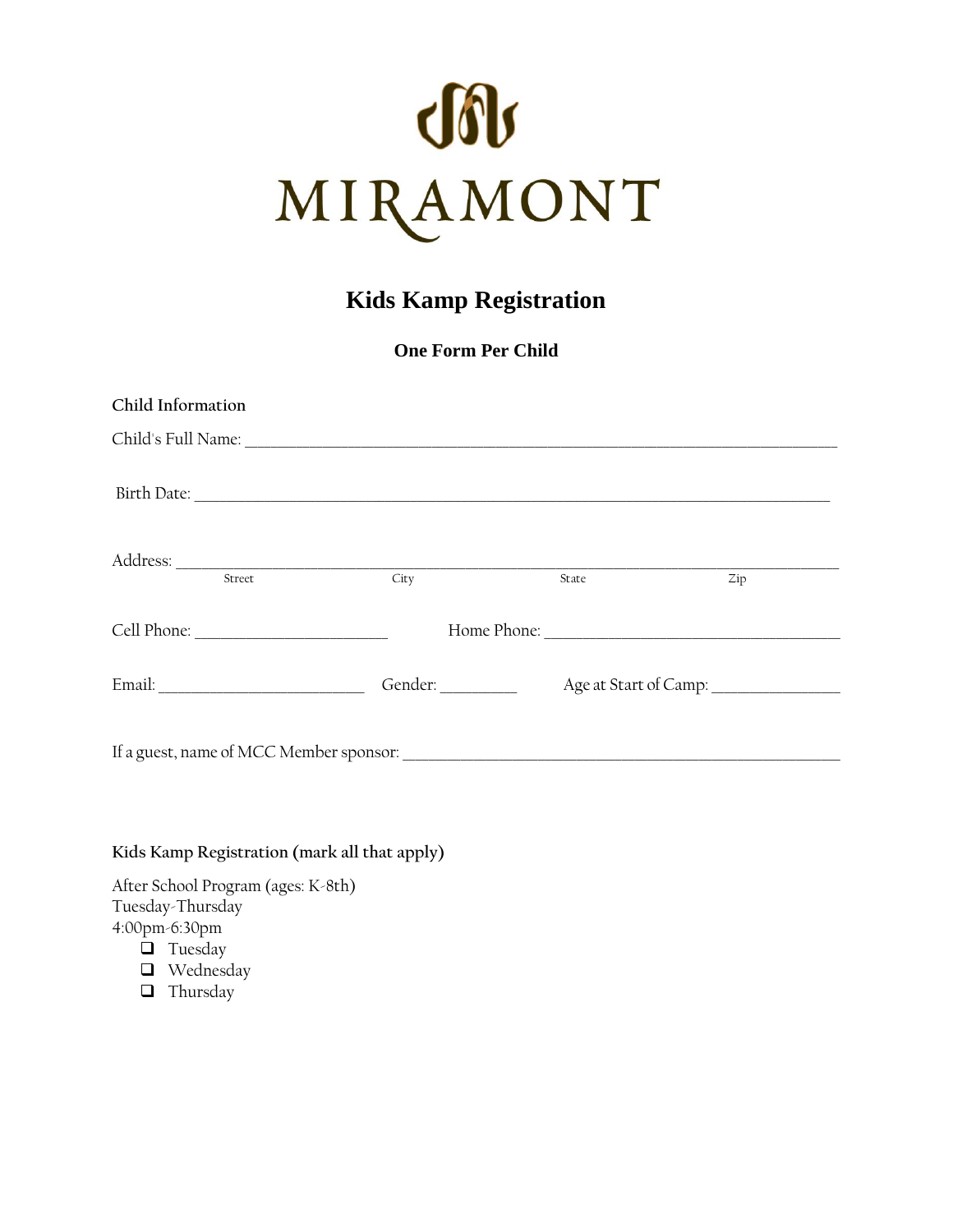#### **Participation Waiver**

Please read carefully and sign below. I, the undersigned, understand that each of Miramont Country Club, its parent companies, affiliates, and inter-related companies (collectively, "Miramont Country Club") assumes no responsibility for injuries or illnesses which my child may sustain as a result if his/her physical condition or resulting from his/her participation in any athletic activities, sports program, the use of any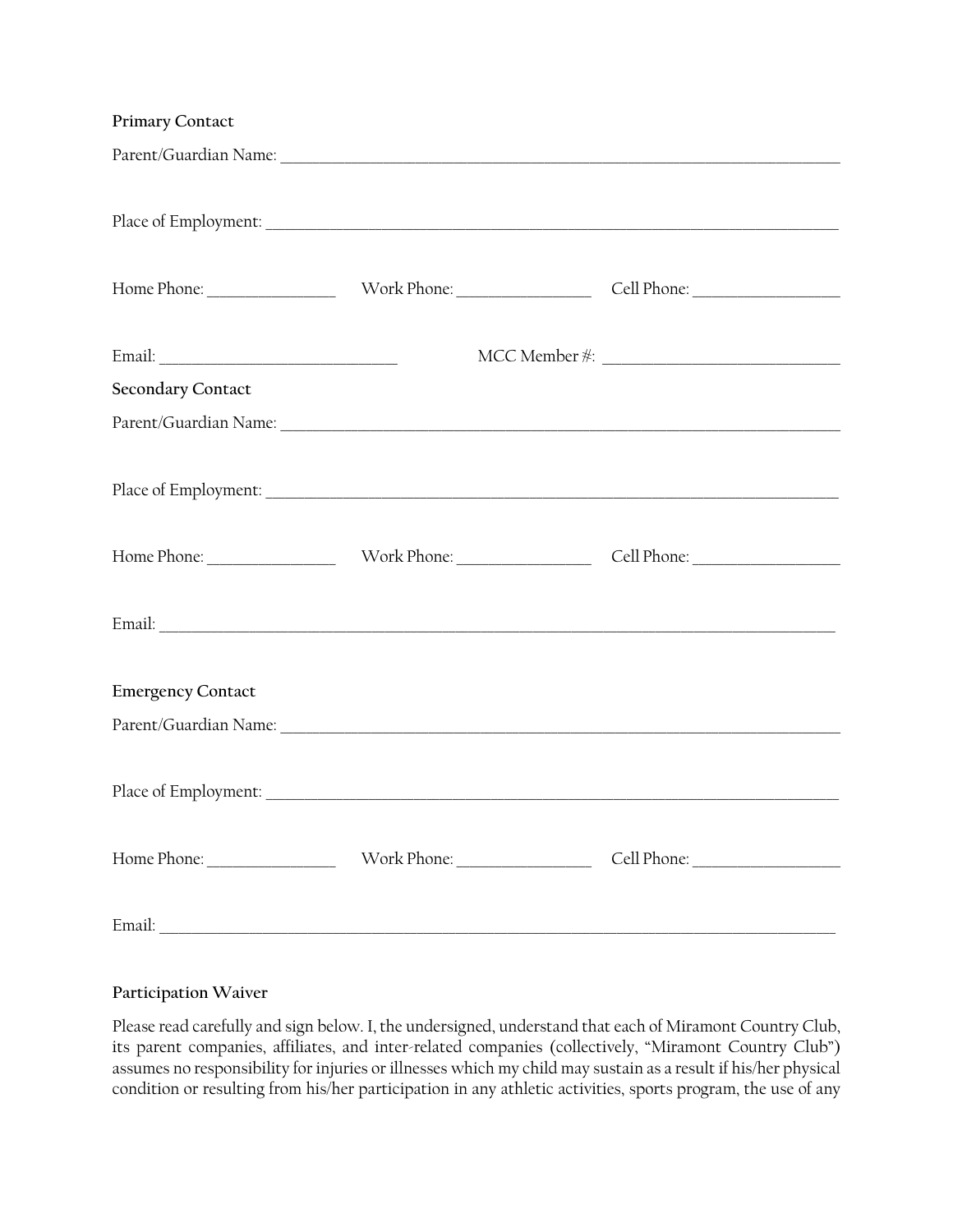equipment, exercise or other activities. I expressly acknowledge on behalf of myself and my heirs that I assume the risk for any and all injuries and illness, which may result from his/her participation in these activities and I hereby release Miramont Country Club, its agents, servants, and employees from any and all claims of injury, illness, death, loss or damage which he/she may suffer as a result of his/her participation in these activities and I recognize that Miramont Country Club will make every reasonable effort to minimize exposure to known risks associated with the program. I understand that Miramont Country Club is not responsible for personal property lost or stolen while Members and/or program participants are using the Miramont Country Club facilities on Miramont Country Club premises. I give permission to Miramont Country Club to use, without limitation or obligation, photographs, film footage, my child's image or voice for purpose of promoting or interpreting Miramont Country Club programs. I acknowledge the Waiver as set forth.

## **Transportation Agreement**

Your child may be using golf cart transportation provided by Miramont Country Club. This will be for transportation around the Club. By my signature below, I give permission for my child to travel by golf cart with Miramont Country Club staff.

## **Illness**

In the case that your child becomes ill during the program, you will be contacted as soon as possible. If the parent or guardian is unable to be reached, the child's emergency contact will be notified. It is the responsibility of the parents or guardians to arrange for the child to be picked up from the facility as soon as possible. In the case that your camper or anyone in the immediate household of the camper develops a reportable communicable disease as defined by the State Board of Health, it is the responsibility of the parent or guardians to notify Miramont Country Club within 24 hours or the next business day in order for Miramont Country Club to take proper action, except in the case of life threatening diseases which must be reported immediately.

#### **Emergency Authorization**

Please read carefully and sign below. My signature authorizes the management and staff of Miramont Country Club to act for me according to their best judgment in the event of a medical emergency and/or routine medical care. By my signature I hereby waive, release and hold harmless Miramont Country Club, it's management, volunteers, agents, and staff from any and all liability for any injuries, death, or illness sustained and/or incurred while at camp and/or while using any facilities of, or participating in any of the activities or Miramont Country Club. I/we grant permission for emergency medical treatment and/or routine medical care by the Miramont Country Club camp staff, an ambulance, or private physician and/or hospital or emergency health care staff, under the same circumstances as above, if needed. Any such action will be taken in the best interest of my child and will be reported to me/us as soon as possible. My signature waives and/or releases Miramont Country Club from any and all liability and/or financial responsibility for any medical expenses incurred.

# **Waiver of Liability**

The signature below signifies acceptance of the following waiver of liability. I acknowledge that Miramont Country Club may compile address labels and lists and may utilize photographs of the named individual. I consent to these uses of my name, address and likeness and hereby waive all rights to compensation for their use in the promotion and/or operation of Miramont Country Club.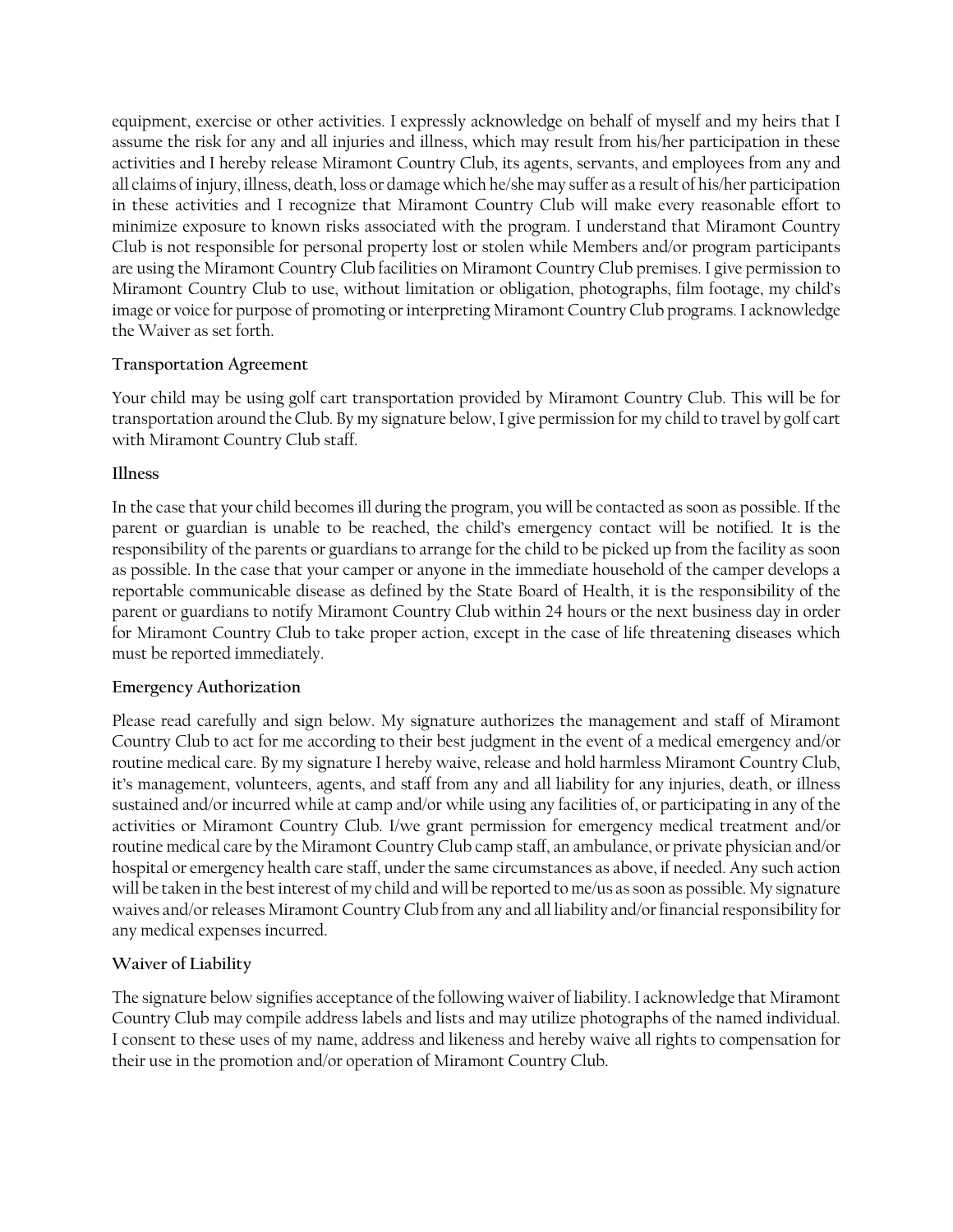To induce Miramont Country Club to accept registration and permit participation in Miramont Country Club sports programs, I hereby give my consent and agree to release, indemnify and hold harmless Miramont Country Club its officers, officials, coaches, employees and representatives from any claim arising out of injury to the named individual. I also hold harmless Miramont Country Club, its officers, officials, coaches, employees and representatives from and against any claim arising out of injuries or conditions caused by or aggravated by my refusal to obtain available medical treatment based on religious or philosophical beliefs or otherwise.

I understand that as a participant in Miramont Country Club sporting events that I must abide by all rules, regulations and philosophies of Miramont Country Club.

# **Health Report & Comments on Child's Development**

Has your child been diagnosed with the following (leave blank if not applicable).

 ADD  $\Box$  DD **Q** Autism  $\Box$  Fragile X ADHD  $\Box$  MR **Bipolar Disorder** Rett's Syndrome ODD  $\Box$  PDD  $\Box$  Cerebral Palsy  $\Box$  Tourette's Q OCD **Asperger's** Down's Syndrome

Check any/all that may apply

- Chronic/severe Health Condition (Asthma, Diabetes, etc.) Additional forms required.
- Does your child have an Individual Education Program (IEP)?
- D Does your child have a Behavior Management Plan?

Please list and describe any allergies, special medical or physical conditions or problems that Miramont Country Club should be aware of, including chronic health problems:

\_\_\_\_\_\_\_\_\_\_\_\_\_\_\_\_\_\_\_\_\_\_\_\_\_\_\_\_\_\_\_\_\_\_\_\_\_\_\_\_\_\_\_\_\_\_\_\_\_\_\_\_\_\_\_\_\_\_\_\_\_\_\_\_\_\_\_\_\_\_\_\_\_\_\_\_\_\_\_\_\_\_\_\_\_\_\_\_\_\_\_\_\_\_\_\_\_\_\_\_\_\_\_\_\_\_\_\_\_\_\_\_\_ \_\_\_\_\_\_\_\_\_\_\_\_\_\_\_\_\_\_\_\_\_\_\_\_\_\_\_\_\_\_\_\_\_\_\_\_\_\_\_\_\_\_\_\_\_\_\_\_\_\_\_\_\_\_\_\_\_\_\_\_\_\_\_\_\_\_\_\_\_\_\_\_\_\_\_\_\_\_\_\_\_\_\_\_\_\_\_\_\_\_\_\_\_\_\_\_\_\_\_\_\_\_\_\_\_\_\_\_\_\_\_\_\_ \_\_\_\_\_\_\_\_\_\_\_\_\_\_\_\_\_\_\_\_\_\_\_\_\_\_\_\_\_\_\_\_\_\_\_\_\_\_\_\_\_\_\_\_\_\_\_\_\_\_\_\_\_\_\_\_\_\_\_\_\_\_\_\_\_\_\_\_\_\_\_\_\_\_\_\_\_\_\_\_\_\_\_\_\_\_\_\_\_\_\_\_\_\_\_\_\_\_\_\_\_\_\_\_\_\_\_\_\_\_\_\_\_

\_\_\_\_\_\_\_\_\_\_\_\_\_\_\_\_\_\_\_\_\_\_\_\_\_\_\_\_\_\_\_\_\_\_\_\_\_\_\_\_\_\_\_\_\_\_\_\_\_\_\_\_\_\_\_\_\_\_\_\_\_\_\_\_\_\_\_\_\_\_\_\_\_\_\_\_\_\_\_\_\_\_\_\_\_\_\_\_\_\_\_\_\_\_\_\_\_\_\_\_\_\_\_\_\_\_\_\_\_\_\_\_\_ \_\_\_\_\_\_\_\_\_\_\_\_\_\_\_\_\_\_\_\_\_\_\_\_\_\_\_\_\_\_\_\_\_\_\_\_\_\_\_\_\_\_\_\_\_\_\_\_\_\_\_\_\_\_\_\_\_\_\_\_\_\_\_\_\_\_\_\_\_\_\_\_\_\_\_\_\_\_\_\_\_\_\_\_\_\_\_\_\_\_\_\_\_\_\_\_\_\_\_\_\_\_\_\_\_\_\_\_\_\_\_\_\_ \_\_\_\_\_\_\_\_\_\_\_\_\_\_\_\_\_\_\_\_\_\_\_\_\_\_\_\_\_\_\_\_\_\_\_\_\_\_\_\_\_\_\_\_\_\_\_\_\_\_\_\_\_\_\_\_\_\_\_\_\_\_\_\_\_\_\_\_\_\_\_\_\_\_\_\_\_\_\_\_\_\_\_\_\_\_\_\_\_\_\_\_\_\_\_\_\_\_\_\_\_\_\_\_\_\_\_\_\_\_\_\_\_

List instructions to be taken in the event of an emergency allergic reaction: